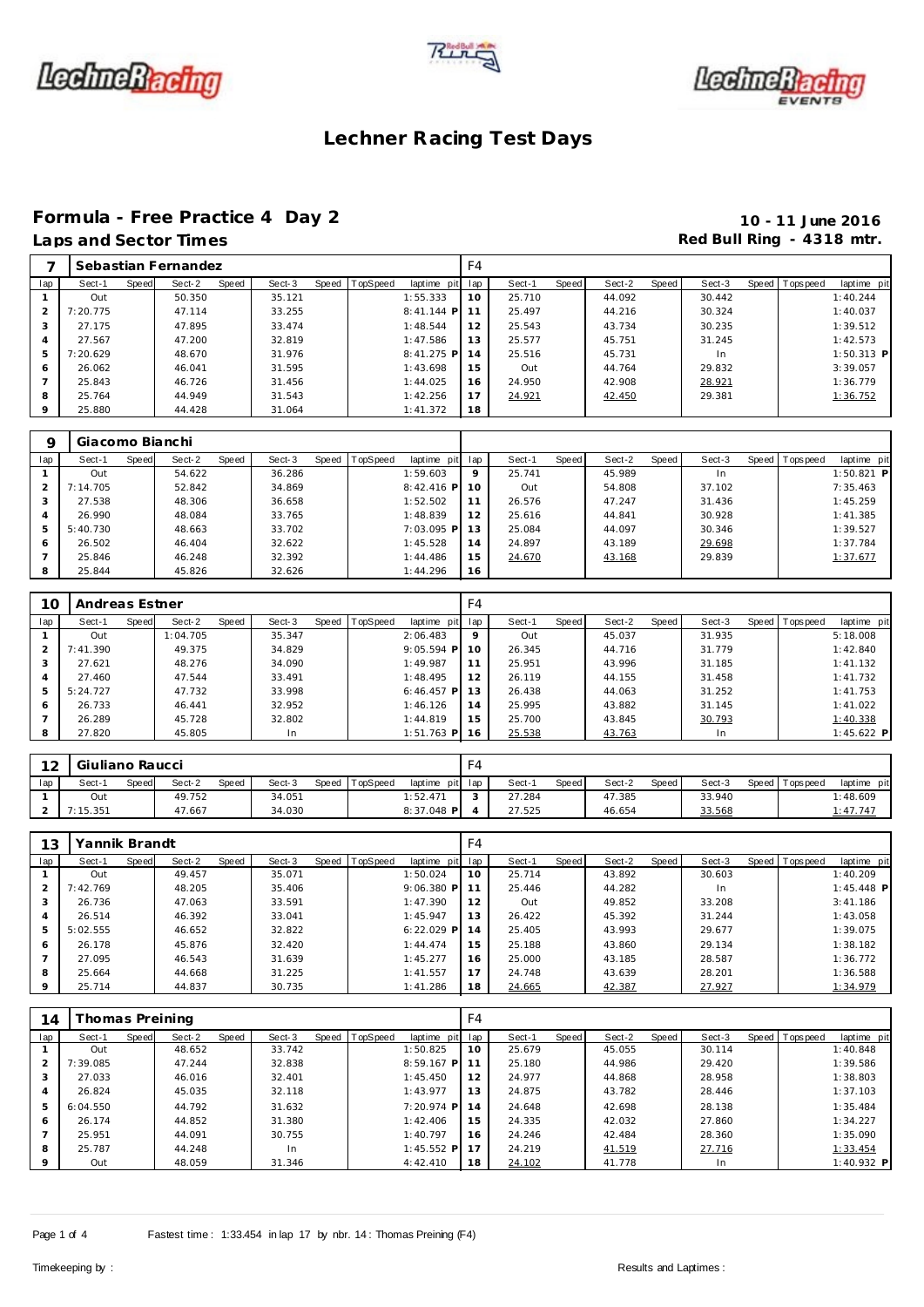





### **Formula - Free Practice 4 Day 2 10 - 11 June 2016**

## Laps and Sector Times **Red Bull Ring - 4318 mtr.**

| 15  | Michi Waldherr |              |        |       |        |              |          |              | F4             |          |       |          |       |        |       |           |              |  |
|-----|----------------|--------------|--------|-------|--------|--------------|----------|--------------|----------------|----------|-------|----------|-------|--------|-------|-----------|--------------|--|
| lap | Sect-1         | <b>Speed</b> | Sect-2 | Speed | Sect-3 | <b>Speed</b> | TopSpeed | laptime pit  | lap            | Sect-1   | Speed | Sect-2   | Speed | Sect-3 | Speed | Tops peed | laptime pit  |  |
|     | Out            |              | 49.276 |       | 35.474 |              |          | 1:52.110     | 5 <sub>1</sub> | 6:01.581 |       | 45.398   |       | 32.152 |       |           | $7:19.131$ P |  |
|     | 7:04.118       |              | 47.713 |       | 32.782 |              |          | $8:24.613$ P |                | 26.150   |       | 45.431   |       | 31.409 |       |           | 1:42.990     |  |
|     | 27.126         |              | 46.517 |       | 32.621 |              |          | 1:46.264     |                | 26.199   |       | 44.997   |       | 30.860 |       |           | 1:42.056     |  |
|     | 27.249         |              | 46.291 |       | 32.864 |              |          | 1:46.404     | 8              | 26.002   |       | 1:14.251 |       | In     |       |           | 2:18.270 P   |  |

| 15  | Driver 1  |       |        |       |        |                  |             | $Fr$ 2.0 |        |       |          |       |        |       |            |              |  |
|-----|-----------|-------|--------|-------|--------|------------------|-------------|----------|--------|-------|----------|-------|--------|-------|------------|--------------|--|
| lap | Sect-1    | Speed | Sect-2 | Speed | Sect-3 | Speed   TopSpeed | laptime pit | lap      | Sect-1 | Speed | Sect-2   | Speed | Sect-3 | Speed | Tops pee d | laptime pit  |  |
|     | Out       |       | 47.631 |       | 33.429 |                  | 1:49.552    |          | 25.453 |       | 43.487   |       | 29.296 |       |            | 1:38.236     |  |
|     | 31:52.323 |       | 49.034 |       | 31.702 |                  | 33:13.059 P |          | 25.147 |       | 1:03.498 |       | 28.836 |       |            | 1:57.481     |  |
|     | 25.757    |       | 45.747 |       | 31.049 |                  | 1:42.553    |          | 25.083 |       | 55.674   |       | 28.794 |       |            | 1:49.551     |  |
|     | 25.619    |       | 44.455 |       | 29.911 |                  | 1:39.985    | 8        | 25.173 |       | 43.434   |       | In     |       |            | $1:50.231$ P |  |

| 16      | Julien Falchero |       |        |       |        |       |          |              | FR 2.0 |        |       |        |       |        |       |          |              |
|---------|-----------------|-------|--------|-------|--------|-------|----------|--------------|--------|--------|-------|--------|-------|--------|-------|----------|--------------|
| lap     | Sect-1          | Speed | Sect-2 | Speed | Sect-3 | Speed | TopSpeed | laptime pit  | lap    | Sect-1 | Speed | Sect-2 | Speed | Sect-3 | Speed | Topspeed | laptime pit  |
|         | Out             |       | 46.676 |       | 32.855 |       |          | 1:45.145     | 10     | 25.125 |       | 43.773 |       | 29.134 |       |          | 1:38.032     |
| 2       | 7:52.328        |       | 46.661 |       | 31.792 |       |          | $9:10.781$ P |        | 25.079 |       | 43.608 |       | 29.563 |       |          | 1:38.250     |
| 3       | 26.101          |       | 46.620 |       | 36.809 |       |          | 1:49.530     | 12     | 25.040 |       | 44.391 |       | 28.807 |       |          | 1:38.238     |
| 4       | 26.209          |       | 45.739 |       | 31.475 |       |          | 1:43.423     | 13     | 24.918 |       | 43.566 |       | 28.146 |       |          | 1:36.630     |
| 5       | 10:00.548       |       | 49.658 |       | 32.893 |       |          | 11:23.099 P  | 14     | 24.550 |       | 42.530 |       | 28.175 |       |          | 1:35.255     |
| 6       | 26.198          |       | 46.373 |       | 30.875 |       |          | 1:43.446     | 15     | 24.520 |       | 41.752 |       | 28.140 |       |          | 1:34.412     |
|         | 25.721          |       | 45.145 |       | 30.644 |       |          | 1:41.510     | 16     | 24.683 |       | 42.065 |       | 27.721 |       |          | 1:34.469     |
| 8       | 25.638          |       | 45.837 |       | 30.034 |       |          | 1:41.509     | 17     | 24.262 |       | 43.942 |       | In.    |       |          | $1:45.516$ P |
| $\circ$ | 25.201          |       | 44.849 |       | 29.602 |       |          | 1:39.652     | 18     |        |       |        |       |        |       |          |              |

|               | Diego Ciantini |       |        |       |        |                |                 | F4      |        |       |        |       |        |       |            |              |
|---------------|----------------|-------|--------|-------|--------|----------------|-----------------|---------|--------|-------|--------|-------|--------|-------|------------|--------------|
| lap           | Sect-1         | Speed | Sect-2 | Speed | Sect-3 | Speed TopSpeed | laptime pit lap |         | Sect-1 | Speed | Sect-2 | Speed | Sect-3 | Speed | I Topspeed | laptime pit  |
|               | Out            |       | 49.603 |       | 34.217 |                | 1:51.469        | 8       | 25.225 |       | 44.396 |       | 29.422 |       |            | 1:39.043     |
| $\mathcal{P}$ | 19:36.167      |       | 48.235 |       | 33.078 |                | 20:57.480 P     | $\circ$ | 24.726 |       | 43.427 |       | 28.908 |       |            | 1:37.061     |
|               | 26.303         |       | 45.412 |       | 32.090 |                | 1:43.805        | 10      | 25.108 |       | 42.737 |       | 29.115 |       |            | 1:36.960     |
|               | 26.630         |       | 46.472 |       | In     |                | $1:50.691$ P    |         | 24.488 |       | 42.973 |       | 28.614 |       |            | 1:36.075     |
| 5             | Out            |       | 49.933 |       | 31.664 |                | 5:06.438        | 12      | 24.507 |       | 42.189 |       | 28.184 |       |            | 1:34.880     |
| 6             | 27.922         |       | 45.715 |       | 30.129 |                | 1:43.766        | 13      | 25.846 |       | 42.727 |       | 28.558 |       |            | 1:37.131     |
|               | 25.313         |       | 45.032 |       | 29.590 |                | 1:39.935        | 14      | 24.395 |       | 42.183 |       | In.    |       |            | $1:53.587$ P |

| 18  | Jan-Erik Meikup |       |        |       |        |       |                 |              | F4      |        |       |        |       |        |                 |              |
|-----|-----------------|-------|--------|-------|--------|-------|-----------------|--------------|---------|--------|-------|--------|-------|--------|-----------------|--------------|
| lap | Sect-1          | Speed | Sect-2 | Speed | Sect-3 | Speed | <b>TopSpeed</b> | laptime pit  | lap     | Sect-1 | Speed | Sect-2 | Speed | Sect-3 | Speed Tops peed | laptime pit  |
|     | Out             |       | 53.286 |       | 34.311 |       |                 | 1:56.244     | $\circ$ | 27.176 |       | 46.940 |       | 33.184 |                 | 1:47.300     |
|     | 7:37.606        |       | 49.146 |       | 34.675 |       |                 | $9:01.427$ P | 10      | 26.211 |       | 49.780 |       | 33.080 |                 | 1:49.071     |
|     | 36.025          |       | 54.047 |       | 33.622 |       |                 | 2:03.694     | 11      | 27.052 |       | 45.887 |       | 32.119 |                 | 1:45.058     |
|     | 26.981          |       | 50.164 |       | 34.776 |       |                 | 1:51.921     | 12      | 25.670 |       | 44.727 |       | 31.430 |                 | 1:41.827     |
|     | 6:25.078        |       | 47.510 |       | 33.630 |       |                 | $7:46.218$ P | 13      | 25.482 |       | 51.837 |       | 32.102 |                 | 1:49.421     |
| 6   | 26.646          |       | 47.481 |       | 33.348 |       |                 | 1:47.475     | 14      | 26.608 |       | 44.944 |       | 29.841 |                 | 1:41.393     |
|     | 26.601          |       | 46.425 |       | In     |       |                 | $1:50.710$ P | 15      | 25.292 |       | 44.246 |       | 29.793 |                 | 1:39.331     |
|     | Out             |       | 50.300 |       | 34.578 |       |                 | 5:55.652     | 16      | 24.708 |       | 48.900 |       | In     |                 | $2:03.418$ P |

| 19  | <b>Fabio Scherer</b> |       |        |       |        |       |          |              | F4  |        |       |        |       |        |       |           |              |
|-----|----------------------|-------|--------|-------|--------|-------|----------|--------------|-----|--------|-------|--------|-------|--------|-------|-----------|--------------|
| lap | Sect-1               | Speed | Sect-2 | Speed | Sect-3 | Speed | TopSpeed | laptime pit  | lap | Sect-1 | Speed | Sect-2 | Speed | Sect-3 | Speed | Tops peed | laptime pit  |
|     | Out                  |       | 51.145 |       | 34.791 |       |          | 1:54.107     | 9   | Out    |       | 48.494 |       | 32.027 |       |           | 9:07.739     |
|     | 7:15.840             |       | 47.382 |       | 34.086 |       |          | $8:37.308$ P | 10  | 25.871 |       | 46.757 |       | 30.123 |       |           | 1:42.751     |
| 3   | 27.364               |       | 46.707 |       | 33.495 |       |          | 1:47.566     | 11  | 25.150 |       | 43.495 |       | 29.381 |       |           | 1:38.026     |
| 4   | 26.683               |       | 46.961 |       | 33.475 |       |          | 1:47.119     | 12  | 24.651 |       | 42.644 |       | 28.881 |       |           | 1:36.176     |
| 5   | 6:32.363             |       | 45.952 |       | 32.751 |       |          | $7:51.066$ P | 13  | 24.623 |       | 42.121 |       | 28.087 |       |           | 1:34.831     |
| 6   | 25.970               |       | 44.956 |       | 32.094 |       |          | 1:43.020     | 14  | 24.511 |       | 43.993 |       | 28.249 |       |           | 1:36.753     |
|     | 26.280               |       | 45.769 |       | 32.421 |       |          | 1:44.470     | 15  | 24.528 |       | 45.629 |       | In     |       |           | $2:00.370$ P |
| 8   | 26.042               |       | 45.046 |       | In.    |       |          | $1:48.640$ P | 16  |        |       |        |       |        |       |           |              |

| $\sim$<br><u>_</u> | Richi Wagner |              |        |       |        |                |                 | $\mathbf{r}$<br>FA |           |       |        |       |        |                |             |
|--------------------|--------------|--------------|--------|-------|--------|----------------|-----------------|--------------------|-----------|-------|--------|-------|--------|----------------|-------------|
| lap                | Sect-1       | <b>Speed</b> | Sect-2 | Speed | Sect-3 | Speed TopSpeed | laptime pit lap |                    | Sect-     | Speed | Sect-2 | Speed | Sect-3 | Speed Topspeed | laptime pit |
|                    | Out          |              | 52.306 |       | 37.233 |                | :56.508         | $\sim$             | 12:30.813 |       | In     |       |        |                | 17:28.710 P |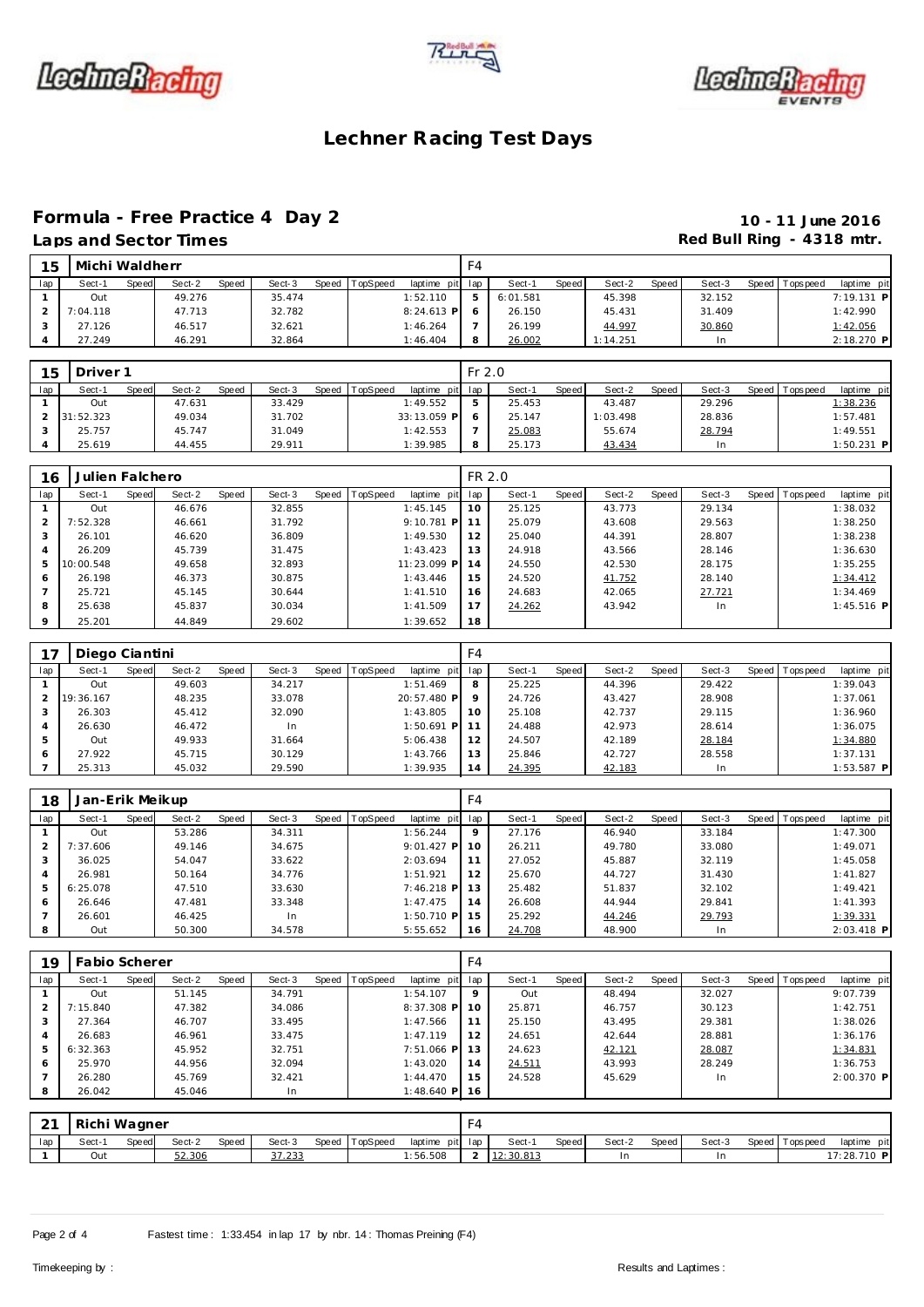





### **Formula - Free Practice 4 Day 2 10 - 11 June 2016**

## Laps and Sector Times **Red Bull Ring - 4318 mtr. Red Bull Ring - 4318 mtr.**

| 23      |          | Lukas Dunner |        |       |        |                |                 | F <sub>4</sub> |        |       |        |       |        |                |              |
|---------|----------|--------------|--------|-------|--------|----------------|-----------------|----------------|--------|-------|--------|-------|--------|----------------|--------------|
| lap     | Sect-1   | Speed        | Sect-2 | Speed | Sect-3 | Speed TopSpeed | laptime pit lap |                | Sect-1 | Speed | Sect-2 | Speed | Sect-3 | Speed Topspeed | laptime pit  |
|         | Out      |              | 56.459 |       | 43.266 |                | 2:08.275        | 10             | 26.157 |       | 46.707 |       | 32.046 |                | 1:44.910     |
| 2       | 7:47.552 |              | 58.291 |       | 36.189 |                | $9:22.032$ P    | 11             | 26.079 |       | 47.036 |       | In.    |                | $1:52.069$ P |
| 3       | 28.269   |              | 50.713 |       | 35.572 |                | 1:54.554        | 12             | Out    |       | 52.075 |       | 34.819 |                | 4:11.551     |
| 4       | 27.894   |              | 51.463 |       | 34.761 |                | 1:54.118        | 13             | 26.394 |       | 46.381 |       | 31.226 |                | 1:44.001     |
| 5       | 5:07.174 |              | 51.886 |       | 35.461 |                | $6:34.521$ P    | 14             | 25.782 |       | 45.360 |       | 30.417 |                | 1:41.559     |
| 6       | 27.559   |              | 49.787 |       | 34.188 |                | 1:51.534        | 15             | 25.627 |       | 44.196 |       | 29.923 |                | 1:39.746     |
|         | 27.141   |              | 49.941 |       | 32.910 |                | 1:49.992        | 16             | 25.590 |       | 43.426 |       | 29.157 |                | 1:38.173     |
| 8       | 26.526   |              | 47.457 |       | 32.390 |                | 1:46.373        | 17             | 26.542 |       | 43.512 |       | In.    |                | $1:49.044$ P |
| $\circ$ | 26.162   |              | 46.783 |       | 32.554 |                | 1:45.499        | 18             |        |       |        |       |        |                |              |

| 28  | Finlay Hutchison |       |        |       |        |                |              | FR 2.0 |        |       |        |       |        |                |              |
|-----|------------------|-------|--------|-------|--------|----------------|--------------|--------|--------|-------|--------|-------|--------|----------------|--------------|
| lap | Sect-1           | Speed | Sect-2 | Speed | Sect-3 | Speed TopSpeed | laptime pit  | lap    | Sect-1 | Speed | Sect-2 | Speed | Sect-3 | Speed Topspeed | laptime pit  |
|     | Out              |       | 47.919 |       | 34.475 |                | 1:49.755     | 10     | 25.522 |       | 43.272 |       | 30.285 |                | 1:39.079     |
|     | 8:19.611         |       | 48.032 |       | 33.628 |                | $9:41.271$ P | 11     | 25.668 |       | 43.902 |       | 30.099 |                | 1:39.669     |
|     | 26.803           |       | 46.316 |       | 33.681 |                | 1:46.800     | 12     | 25.465 |       | 44.586 |       | 32.348 |                | 1:42.399     |
|     | 25.982           |       | 46.548 |       | 33.031 |                | 1:45.561     | 13     | 25.993 |       | 43.228 |       | 29.803 |                | 1:39.024     |
| 5   | 5:16.121         |       | 45.347 |       | 31.470 |                | $6:32.938$ P | 14     | 25.338 |       | 43.745 |       | 29.576 |                | 1:38.659     |
| 6   | 25.705           |       | 44.464 |       | 31.780 |                | 1:41.949     | 15     | 25.353 |       | 43.398 |       | 30.057 |                | 1:38.808     |
|     | 27.240           |       | 44.911 |       | 31.019 |                | 1:43.170     | 16     | 25.394 |       | 42.912 |       | 30.040 |                | 1:38.346     |
| 8   | 25.509           |       | 43.913 |       | 30.714 |                | 1:40.136     | 17     | 25.004 |       | 42.721 |       | 30.065 |                | 1:37.790     |
|     | 26.582           |       | 44.059 |       | 30.367 |                | 1:41.008     | 18     | 25.208 |       | 45.314 |       | In     |                | $1:48.535$ P |

| 44             | Juri Vips |       |        |       |        |       |          |              | F4  |        |       |        |       |        |                |              |  |
|----------------|-----------|-------|--------|-------|--------|-------|----------|--------------|-----|--------|-------|--------|-------|--------|----------------|--------------|--|
| lap            | Sect-1    | Speed | Sect-2 | Speed | Sect-3 | Speed | TopSpeed | laptime pit  | lap | Sect-1 | Speed | Sect-2 | Speed | Sect-3 | Speed Topspeed | laptime pit  |  |
|                | Out       |       | 49.786 |       | 35.378 |       |          | 1:51.496     | 9   | 25.514 |       | 43.583 |       | 30.491 |                | 1:39.588     |  |
|                | 7:25.596  |       | 47.422 |       | 33.494 |       |          | $8:46.512$ P | 10  | 26.239 |       | 44.210 |       | In     |                | $1:46.838$ P |  |
|                | 27.021    |       | 46.778 |       | 32.970 |       |          | 1:46.769     | 11  | Out    |       | 46.604 |       | 31.080 |                | 6:07.938     |  |
| $\overline{4}$ | 26.818    |       | 46.425 |       | 32.954 |       |          | 1:46.197     | 12  | 25.543 |       | 43.441 |       | 29.681 |                | 1:38.665     |  |
| 5              | 8:00.687  |       | 46.240 |       | 31.197 |       |          | $9:18.124$ P | 13  | 25.121 |       | 43.097 |       | 28.461 |                | 1:36.679     |  |
| 6              | 26.035    |       | 44.784 |       | 31.165 |       |          | 1:41.984     | 14  | 24.854 |       | 42.287 |       | 28.073 |                | 1:35.214     |  |
|                | 25.901    |       | 44.378 |       | 31.783 |       |          | 1:42.062     | 15  | 24.551 |       | 41.681 |       | 27.587 |                | 1:33.819     |  |
| 8              | 25.782    |       | 43.922 |       | 30.174 |       |          | 1:39.878     | 16  | 24.316 |       | 42.820 |       | In     |                | $1:52.028$ P |  |

| 49      | Lucas Legeret |       |        |       |        |       |          |              |     |        |       |        |       |        |       |                   |              |
|---------|---------------|-------|--------|-------|--------|-------|----------|--------------|-----|--------|-------|--------|-------|--------|-------|-------------------|--------------|
| lap     | Sect-1        | Speed | Sect-2 | Speed | Sect-3 | Speed | TopSpeed | laptime pit  | lap | Sect-1 | Speed | Sect-2 | Speed | Sect-3 | Speed | <b>T</b> ops peed | laptime pit  |
|         | Out           |       | 48.730 |       | 33.964 |       |          | 1:48.896     | 10  | 25.553 |       | 43.728 |       | 30.209 |       |                   | 1:39.490     |
|         | 7:35.498      |       | 48.472 |       | 32.655 |       |          | $8:56.625$ P | 11  | 25.585 |       | 43.470 |       | 30.334 |       |                   | 1:39.389     |
|         | 26.669        |       | 46.744 |       | 32.077 |       |          | 1:45.490     | 12  | 25.612 |       | 43.399 |       | 30.461 |       |                   | 1:39.472     |
|         | 26.448        |       | 46.155 |       | 31.865 |       |          | 1:44.468     | 13  | 25.482 |       | 44.345 |       | In     |       |                   | 1:48.992 P   |
|         | 6:26.367      |       | 45.643 |       | 31.332 |       |          | $7:43.342$ P | 14  | Out    |       | 43.352 |       | 30.345 |       |                   | 4:00.257     |
| 6       | 25.832        |       | 43.973 |       | 31.171 |       |          | 1:40.976     | 15  | 25.290 |       | 42.842 |       | 31.301 |       |                   | 1:39.433     |
|         | 25.493        |       | 44.397 |       | 31.093 |       |          | 1:40.983     | 16  | 25.780 |       | 42.747 |       | 30.062 |       |                   | 1:38.589     |
| 8       | 25.986        |       | 44.707 |       | 30.993 |       |          | 1:41.686     | 17  | 24.823 |       | 42.662 |       | 29.668 |       |                   | 1:37.153     |
| $\circ$ | 25.786        |       | 44.220 |       | 30.579 |       |          | 1:40.585     | 18  | 24.984 |       | 42.625 |       | In     |       |                   | $1:46.590$ P |

| 66  | Simo     |       | Laaksonen |       |        |                  |               | F4          |        |       |        |       |        |       |                 |              |  |
|-----|----------|-------|-----------|-------|--------|------------------|---------------|-------------|--------|-------|--------|-------|--------|-------|-----------------|--------------|--|
| lap | Sect-1   | Speed | Sect-2    | Speed | Sect-3 | Speed   TopSpeed | laptime pit   | lap         | Sect-1 | Speed | Sect-2 | Speed | Sect-3 | Speed | <b>Topspeed</b> | laptime pit  |  |
|     | Out      |       | 50.441    |       | 33.806 |                  | 1:51.585      | $\mathsf Q$ | 25.464 |       | 43.690 |       | 29.923 |       |                 | 1:39.077     |  |
|     | 6:54.726 |       | 47.910    |       | 32.786 |                  | $8:15.422$ P  | 10          | 25.707 |       | 44.675 |       | In.    |       |                 | $1:47.327$ P |  |
|     | 27.097   |       | 46.584    |       | 32.563 |                  | 1:46.244      | 11          | Out    |       | 50.703 |       | 31.409 |       |                 | 6:36.234     |  |
| 4   | 27.165   |       | 45.909    |       | 32.038 |                  | 1:45.112      | 12          | 25.969 |       | 44.189 |       | 29.723 |       |                 | 1:39.881     |  |
| 5   | 6:04.622 |       | 46.162    |       | 32.079 |                  | $7:22.863$ PI | 13          | 24.873 |       | 43.880 |       | 28.770 |       |                 | 1:37.523     |  |
| 6   | 26.077   |       | 45.799    |       | 31.352 |                  | 1:43.228      | 14          | 24.599 |       | 42.899 |       | 28.238 |       |                 | 1:35.736     |  |
|     | 25.868   |       | 44.661    |       | 30.492 |                  | 1:41.021      | 15          | 24.232 |       | 42.216 |       | 27.870 |       |                 | 1:34.318     |  |
| 8   | 25.492   |       | 44.229    |       | 30.868 |                  | 1:40.589      | 16          | 24.155 |       | 42.171 |       | 27.975 |       |                 | 1:34.301     |  |

| 68  |          |              | Juan Manuel Correa |       |        |       |                 |               | F4      |        |       |        |       |        |                |              |  |
|-----|----------|--------------|--------------------|-------|--------|-------|-----------------|---------------|---------|--------|-------|--------|-------|--------|----------------|--------------|--|
| lap | Sect-1   | <b>Speed</b> | Sect-2             | Speed | Sect-3 | Speed | <b>TopSpeed</b> | laptime pit   | lap     | Sect-1 | Speed | Sect-2 | Speed | Sect-3 | Speed Topspeed | laptime pit  |  |
|     | Out      |              | 51.660             |       | 35.327 |       |                 | 1:56.706      | $\circ$ | 25.577 |       | 44.792 |       | 30.227 |                | 1:40.596     |  |
|     | 7:12.413 |              | 48.724             |       | 40.440 |       |                 | $8:41.577$ PI | 10      | 26.009 |       | 44.610 |       | 30.686 |                | 1:41.305     |  |
|     | 26.441   |              | 48.828             |       | 33.716 |       |                 | 1:48.985      | 11      | 25.942 |       | 44.281 |       | In.    |                | $1:47.481$ P |  |
|     | 26.529   |              | 46.598             |       | 32.479 |       |                 | 1:45.606      | 12      | Out    |       | 50.124 |       | 32.086 |                | 7:09.691     |  |